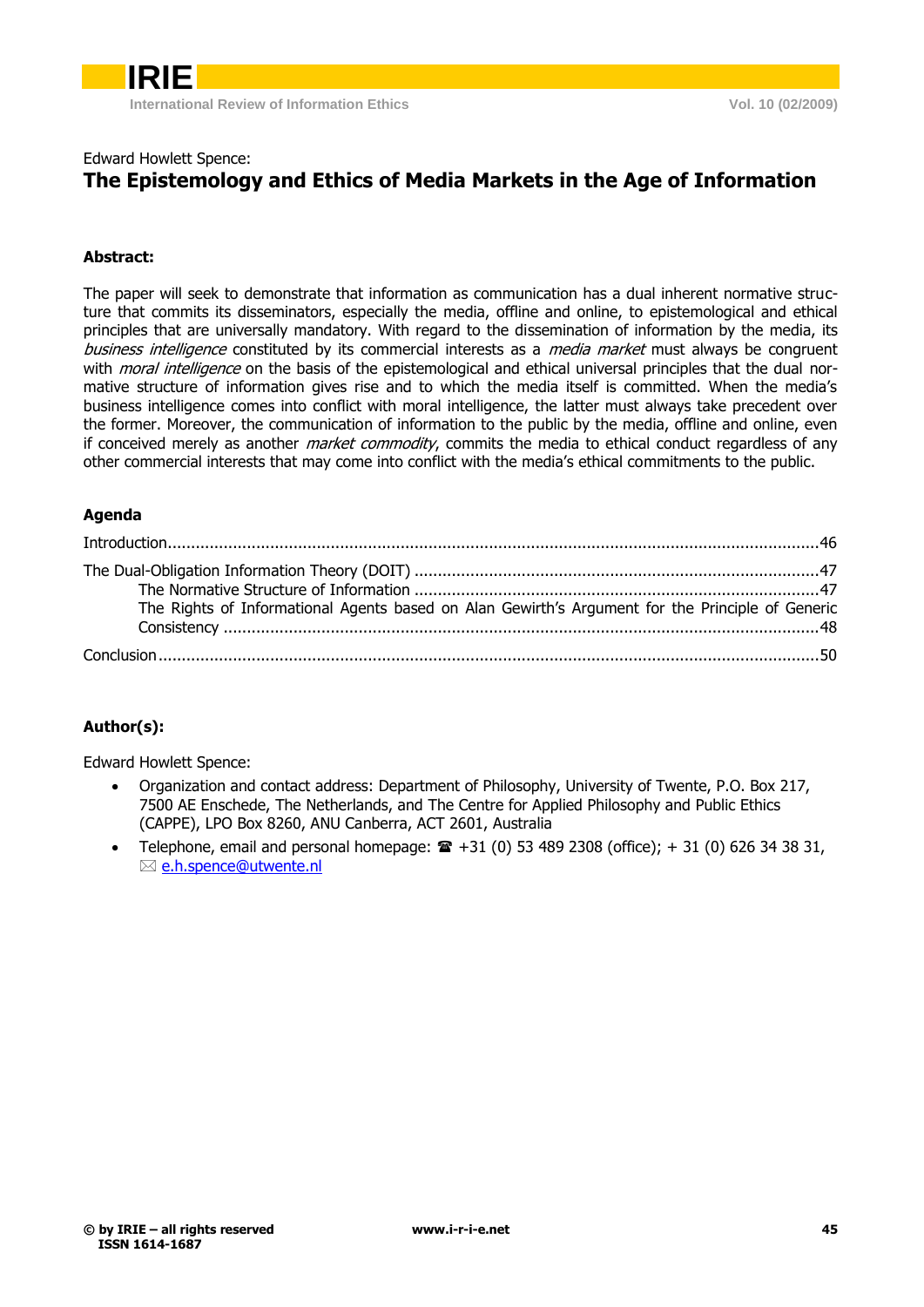### **Introduction**

-

**IRIE**

In keeping with the theme of this special issue of IRIE, "business intelligence meets moral intelligence", the paper will seek to demonstrate that with regard to the dissemination of information by the media, its "business intelligence" must be congruent with "moral intelligence" and when in conflict moral intelligence on the basis of universal moral principles that the media itself is committed to, must always take precedent over the media"s own business intelligence. The communication of information to the public by the media, offline and online, even if conceived merely as another *market commodity*, commits the media to ethical conduct irrespective of any other commercial interests that may come into conflict with the media"s ethical commitments to the public. In summary, this is for at least three reasons:

- (1) Information as communication has a *dual* inherent normative structure that of necessity commits its communication by all *informational* agents, including the media especially, to ethical conduct that cannot be avoided or overridden by any other conflicting self-interest, including commercial interests.
- (2) With regard to the dissemination of information in the form of *news*, the media, and especially the media in the form of journalism, is committed moreover, by its own internal professional ethical code, to the fundamental principle that the public has a right to know and be informed on matters of public interest truthfully, in an unbiased, balanced and fair manner<sup>108</sup>.

(3) Even if information in the form of communication is construed as a marketable commodity subject to the same commercial exploitation as other marketable commodities, the media perceived merely as a commercial enterprise is also bound to ethical conduct. For consider: if information is conceived merely as a marketable commodity, then media-markets have a similar responsibility as the food industry or the pharmaceutical industry, for example; namely, that the production and delivery of those products, generally perceived as *public goods (food,* medicines, information), are what they claim to be (their description is true or truthful – for example, meat is real meat and not some "meatsubstitute" designed to look like real meat in order to mislead or deceive the consumers). Hence, those public goods are fit for human consumption and meet normative standards both in their production and distribution. Those standards, in turn, are regulated both within and outside those industries for the ultimate protection and good of society. We can, therefore, ask no less of the media, even if we perceive it purely as a commercial enterprise.

In relation to the potential conflict of roles within the media as both public informers and commercial enterprises, the paper will also briefly analyse the specific roles of the different types of the media - in particular, journalism and public relations - in order to show how those roles are epistemologically and ethically inconsistent with each other and moreover how the convergence of those inconsistent media roles is conducive to *media corruption*  $-$  that is, the corruption of information communicated to the public. Given financial cut-backs within media organisations, the corporate media increasingly relies on media releases produced by Public Relations practitioners to communicate information to the public. In view of this practice, can the Fourth Estate be trusted to tell people the truth all the time or even some of the time? Should the public adopt a more sceptical attitude towards the media in view of their commercial interests which are not always congruent with their role as information providers?

-

<sup>&</sup>lt;sup>108</sup> The public's right to know or the public's right to be informed on matters of public interest is a fundamental principle of journalism enshrined in practically all journalistic ethical codes around the world. It is in fact, what gives the media in the form of journalism, its special status as the 4th Estate, a role that allows them "freedom of the press" and other special privileges not shared or allowed to other commercial enterprises, even to the government that has limited powers to what information it can lawfully access and disseminate on matters concerning its citizens. This places the media, at least in the form of journalism, in a special privileged position in the access and dissemination of information to the public. It is a privilege

which can be of great benefit to society as the exposure of the Watergate scandal by the Washington Post"s investigative journalists demonstrates, and of great harm when that privilege is abused as in typical cases of media corruption that will be outlined below.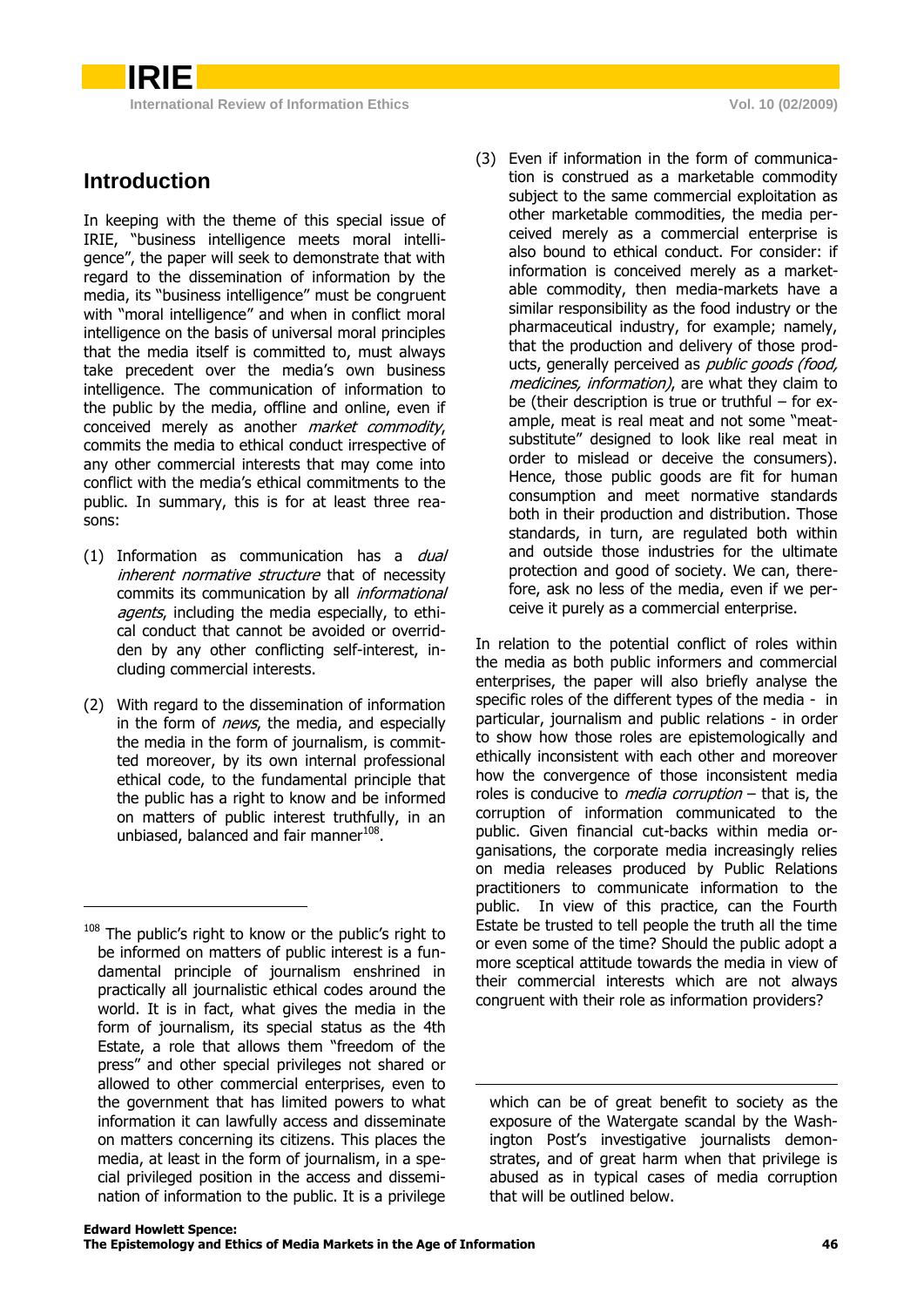## **The Dual-Obligation Information Theory (DOIT)**

**IRIE**

The dual-obligation information theory (DOIT) model comprises two main parts that together seek to demonstrate that information is *doubly normative* (Spence 2007a):

- (A) Information has an inherent normative structure that commits its producers, communicators and users, everyone in fact that deals with information, to certain mandatory epistemological and ethical commitments;
- (B) The negligent or purposeful abuse of information in violation of the epistemological and ethical commitments to which its normative inherent structure gives rise is also a violation of universal rights – specifically, universal rights to freedom and wellbeing to which all agents are entitled by virtue of being agents, and in particular *informational agents*.

Hence, the abuse of information through, for example, misinformation practices, constitutes (a) a violation of the epistemological and ethical commitments to which the inherent normative structure of information gives rise and (b) a violation of universal rights to which all agents and specifically informational agents are entitled.

Echoing Umberto Eco's claim in The Open Work (1989, 66) that with regard to human beings information theory becomes communication theory - the paper will show that the demonstrated dual normative structure of information in terms of its own inherent normative structure, as well as the universal rights of informational agents to which it gives rise, confirms and supports Eco's claim.

### **The Normative Structure of Information**

In providing the dual normative model for the evaluation of information outlined above, the paper will employ an epistemological account of information based on a minimal *nuclear* definition of information. Following Luciano Floridi it will define *infor*mation as "well formed meaningful data that is truthful" (2005) and following Fred Dreske it will define information as "an objective commodity capable of yielding knowledge"; knowledge in turn, defined as "information caused belief" (1999, 44-45 and 86).

What is necessary for both information and knowledge is truth. For information without truth is not strictly speaking information but either *misinforma*tion (the unintentional dissemination of well-formed and meaningful false data) or *disinformation* (the intentional dissemination of false "information"). Of course, journalists, for example, both offline and online cannot always know with certainty whether the information they disseminate is true or not. However, in such cases, they should at least have a reasonable justified belief, responsive to at least some minimal objective verification capable of sustaining that belief that the information they disseminate is probably if not certainly true. One could make the case, for example, that the dissemination of "information" by journalists concerning the claim that Iraq possessed weapons of mass destruction before the start of the war in Iraq was not based on a reasonable justified belief capable of yielding knowledge. Insofar as this was the case, the dissemination of such "information" was misinformation at best, disinformation at worst.

How about, however, media reports that merely stated the US government's claims that Iraq had weapons of mass destruction? What is the *informa*tional status of such media reports, given that information must be true or at least truthful? Insofar as those reports were true (the US government did in fact make those claims as reported by the media) then those media reports qualify as information because true, notwithstanding that the claims themselves were untrue or not known to be true. For the truth that renders those reports *informa*tional concerns and relates to what the US government claimed and not the truth about the claims themselves. Generally, media reports of the form (Z) = "X claimed Y" would qualify as information so long as it is true that "X claimed Y" even when "Y" is untrue. For the *truth-maker* that renders the statement "X claimed Y" as information refers to only what "X claimed about Y" and not to whether "Y" itself is true or false. For the report "Z" only commits itself to the truth of "X claimed Y" and not to the truth of "Y". To see this more clearly, take the statement "X claimed Y although Y is untrue". This statement is perfectly consistent with both it being true that "X claimed Y" (information) but "Y", contrary to the facts, being false (misinformation). This is because the report "Z" that qualifies as true information concerns only "what X said" and not about whether "what X said is true or false". Of course the media, and specifically investigative journalists, have an additional ethical responsibility to enquire into and inform the public, as a matter of public interest, whether in fact what "X claimed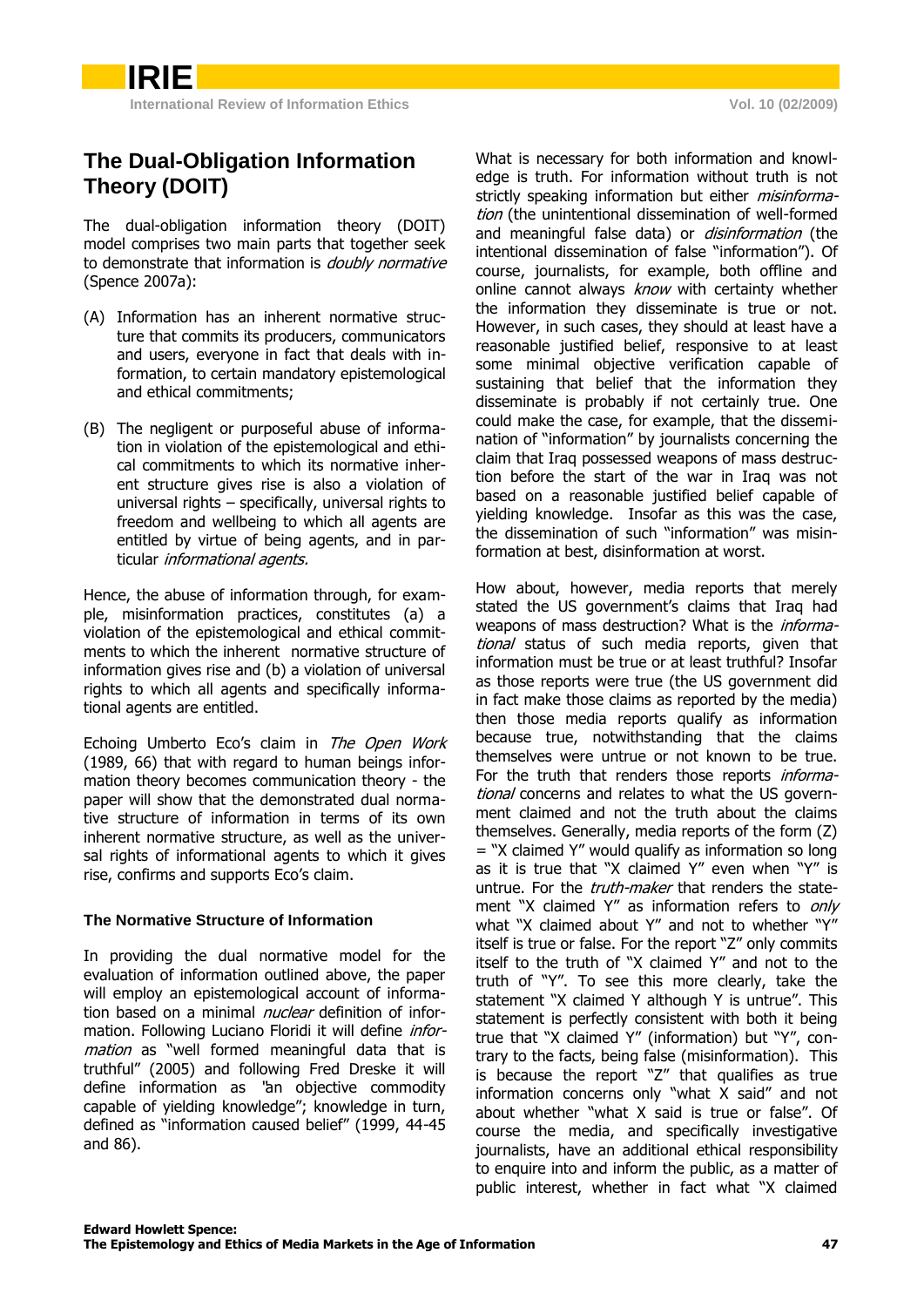

about Y" was true or false. That is, investigative journalist should not only be concerned about what "X said about Y" but also be concerned about "whether Y is true" and report on the truth or falsity of "Y" accordingly.

Finally, on another related topic, media "news", insofar as it is true or truthful, can also be construed and defined as a type of *new information*. So, for example, the statement "Israel invades Gaza" would have qualified as "news" in the form of "new information" when it was reported in newspapers around the world several weeks ago. However, although now it still qualifies as information - because as a matter of reported fact Israel did invade Gaza some weeks ago - it no longer qualifies as "news" as it is now at present archival "old information" and not "new information"<sup>109</sup>.

Using the minimal account of information described above, the paper will now develop a *normative* account of information, which demonstrates and describes the generic epistemological and ethical commitments that necessarily arise in the dissemination of information.

Briefly, the argument is as follows: Insofar as information is a type of knowledge (it must be capable of yielding knowledge, one must be able to learn from it) it must comply with the epistemological conditions of knowledge, specifically, that of truth. And insofar as the dissemination of information is based on the justified and rightful expectation among its disseminators and especially its users that such information should meet the minimal condition of truth, then the disseminators of information are committed to certain widely recognized and accepted epistemological criteria. Those epistemic criteria will in the main comprise objectivity as well as the independence, reliability, accuracy and trustworthiness of the *sources* that generate the information. The epistemology of information, in turn, commits its disseminators to certain ethical principles and values, such as honesty, sincerity, truthfulness, trustworthiness and reliability (also epistemological values), and fairness, including justice, which requires the equal distribution of the informational goods to all citizens. Thus in terms of its dissemination, information, as a process and product of com-

-

munication<sup>110</sup>, has an intrinsic normative structure that commits everyone involved in its creation, production, search, communication and consumption to epistemological and ethical norms and these norms being intrinsic to the normative structure of information are rationally unavoidable and thus not merely optional.

#### **The Rights of Informational Agents based on Alan Gewirth's Argument for the Principle of Generic Consistency***<sup>111</sup>*

Gewirth's main thesis is that every rational agent $^{112}$ , in virtue of engaging in action, is logically committed to accept a supreme moral principle, the Principle of Generic Consistency (PGC). The basis of his thesis is found in his doctrine that action has an inherent normative structure, and because of this structure every rational agent, just in virtue of being an agent, is committed to certain necessary prudential and moral constraints.

Gewirth undertakes to prove his claim that every agent, *qua* agent, is committed to certain prudential and moral constraints in virtue of the inherently normative structure of action in three main stages. First, he undertakes to show that by virtue of engaging in voluntary and purposive action, every agent makes certain implicitly evaluative judgments about the goodness of his purposes, and hence about the necessary goodness of his freedom and

-

 $109$  I would like to acknowledge my thanks and gratitude to the reviewers of this paper for bringing these additional matters and their relevance concerning the truth condition of information to my attention.

<sup>&</sup>lt;sup>110</sup> This qualifying phrase is used to emphasize that it is only as a process and product of communication that information becomes inherently normative due to the reasonable and rightful expectations that informational agents have with regard to the truthful communication and dissemination of information. That is, we reasonably and rightfully expect and trust that we won't be lied to or misinformed when engaging in interinformational- communication practices with others.

<sup>&</sup>lt;sup>111</sup> A full and detailed analysis and defense of the argument for the PGC against all the major objections raised against it by various philosophers can be found in Spence 2006 (Chapters 1 to 3), Deryck Beyleveld (1991) and Alan Gewirth (1978).

<sup>&</sup>lt;sup>112</sup> Understand "rational agent" to mean any putative agent who is minimally capable of inductive and deductive reasoning of the most basic and minimal kind including instrumental reasoning or "means-end reasoning".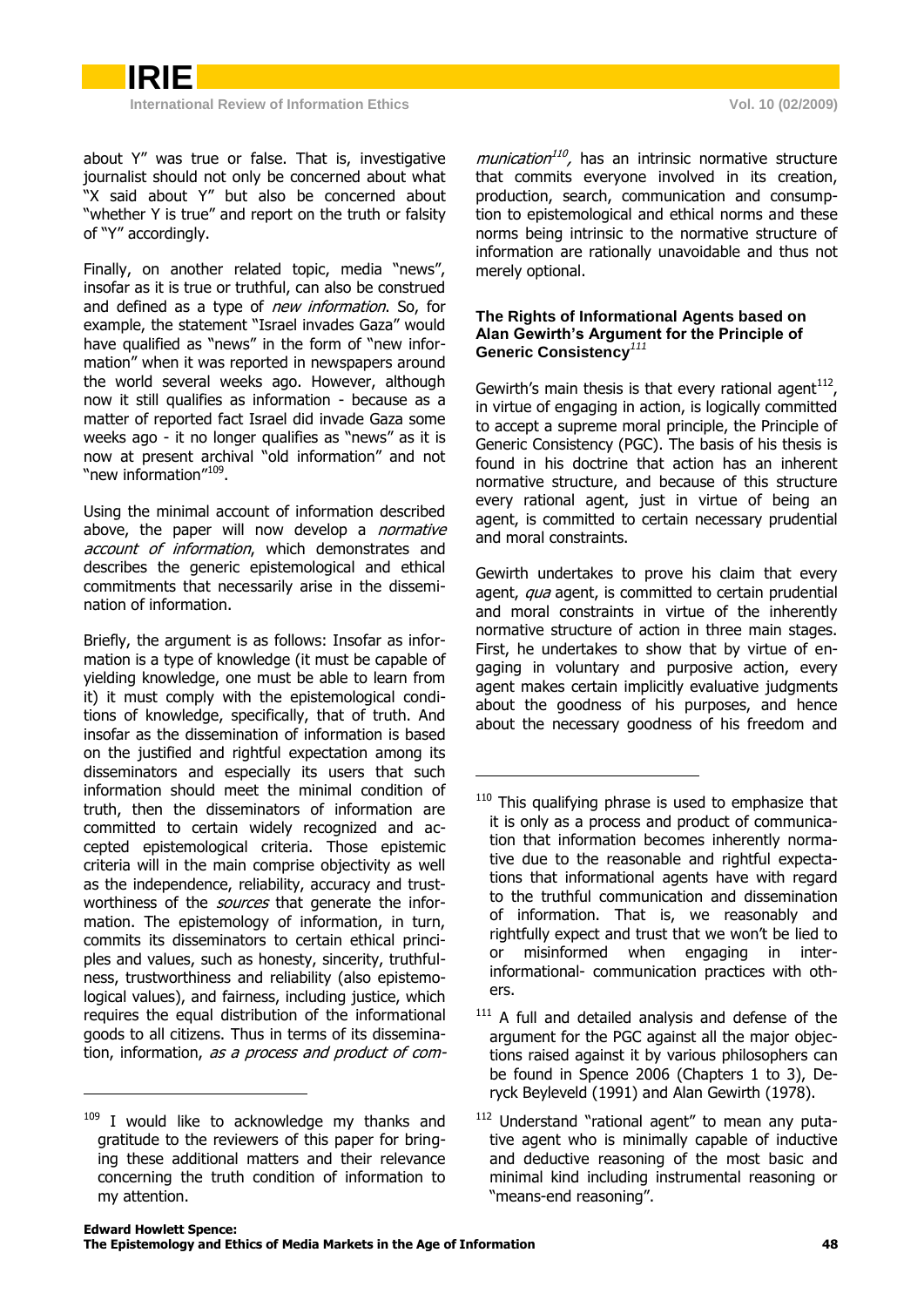wellbeing, which are the necessary conditions for the fulfillment of his purposes. Secondly, he undertakes to show that by virtue of the necessary goodness which an agent attaches to his freedom and wellbeing, the agent implicitly claims that he has rights to these. At this stage of the argument, these rights being merely self-regarding are only prudential rights.

Thirdly, Gewirth undertakes to show that every agent must claim these rights in virtue of the sufficient reason that he is a *prospective purposive* agent (PPA) who has purposes he wants to fulfill. Furthermore, every agent must accept that, since he has rights to his freedom and wellbeing for the sufficient reason that he is a PPA, he is logically committed, on pain of self-contradiction, to also accept the rational generalization that all PPAs have rights to freedom and wellbeing (Gewirth 1978, 48- 128). At this third stage of the argument these rights being not only self-regarding but also otherregarding, are moral rights. The conclusion of Gewirth's argument for the PGC is in fact a generalized statement for the PGC, namely, that all PPAs have universal rights to their freedom and wellbeing.

Applying the PGC to information, we can now make the further argument that information must not be disseminated in ways that violate informational agents' rights to freedom and wellbeing, individually or collectively, (Negative Rights). Moreover, information must as far as possible be disseminated in ways that secure and promote the informational agents' rights to freedom and wellbeing (Positive Rights). Conceived as the Fourth Estate, this places a significant and important responsibility on the media, especially journalists, both offline and online, in their role as disseminators of information to the public.

-

For example, certain media practices such as *media* release journalism (P. Simmons and E. Spence 2006, 167-181), misleadingly and deceptively disseminate media release information produced by Public Relations professionals as objective and independent information though print or broadcast media sources (newspapers, television and radio) as "news". This occurs without any disclosure that these so called "news stories" are sourced from media releases produced by PR professionals on behalf of their clients, often verbatim and sometimes with the journalists" bylines attached to them. Practices such as media release journalism are therefore ethically objectionable because they are designed to deceive and do deceive the public by stealth, sometimes in

collusion with journalists and government representatives. Moreover, these practices constitute media corruption for they are conducive to the corruption of the informational processes and products that are essential for informing citizens on matters of public interest in an objective, truthful and fair manner<sup>113</sup>.

Constrained by space as well as being beyond the scope of this short paper I cannot discuss media corruption in any detail. Suffice to say, media corruption occurs primarily because matters of "business intelligence" at both the individual level of media practitioners as well as at the institutional level of the professional practices of the media organizations themselves are allowed by omission or commission to override matters of "moral intelligence". As we saw above in section (2) matters of moral intelligence with regard to the communication of information by the media must of necessity, both with regard to principle and practice, always override matters of business intelligence when the two come into conflict. Even if we are to construe information purely as a marketable commodity, the media and the market, in principle if not always in practice, can ethically co-exist as in the case of other commercial enterprises that distribute public goods to consumers, such as the food and pharmaceutical industries. Things go ethically wrong, however, when conflicting interests operating within the media become conducive to media corruption, such as the example of media release journalism outlined above. For a detailed analysis of a taxonomy of

<sup>&</sup>lt;sup>113</sup> For a further analysis and discussion of corruption generally and media corruption, specifically, see the following: A. Quinn, and E. Spence. Two Dimensions of Photo Manipulation: Correction and Corruption. Melbourne: Australian Journal of Professional and Applied Ethics, 2007; E. Spence. Corruption in the Media, In Jeanette Kennett (Ed.), Proceedings of GovNet Annual Conference, Contemporary Issues in Governance, Melbourne, Monash University, Australia, ISBN 0-7326-2287- 5, 2005; S. Miller, P. Roberts, and E. Spence. Corruption and Anti-corruption: An Applied Philosophical Approach. Upper Saddle River, NJ, Pearson/Prentice Hall, 2005; E. Spence & B. Van Heekeren, Advertising Ethics. Upper Saddle River, NJ, Pearson/Prentice Hall, 2005; and E. Spence, A. Alexandra, A. Quinn and A. Dunn (forthcoming 2009) Media, Markets and Morals. Oxford: Blackwell Publishers.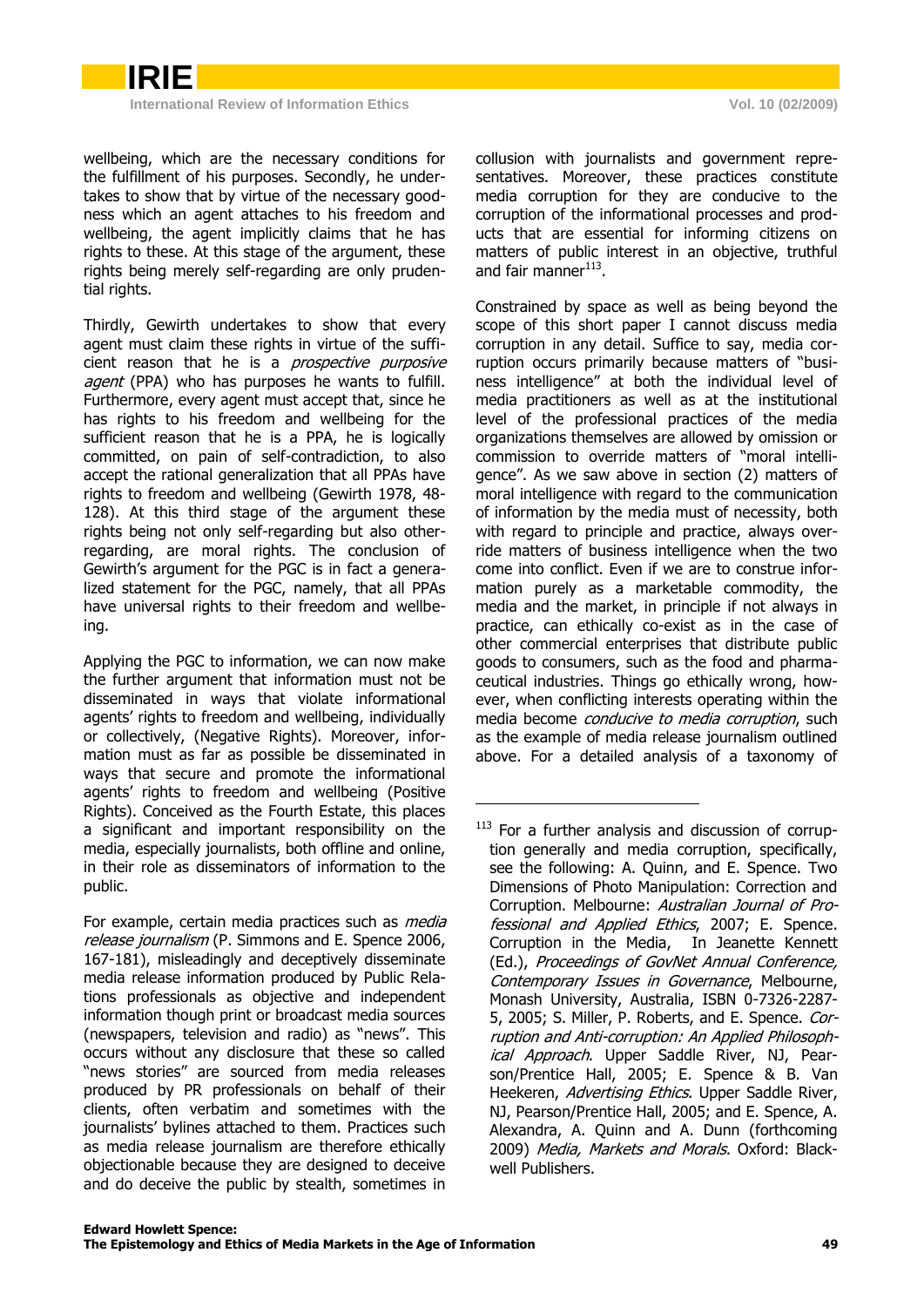media corruption that outlines and examines the different types of media corruption see (Spence in press 2008).

Such media corrupt practices, which once appeared only in the old corporate media (newspapers, television and radio), have increasingly become more prevalent on the Internet, for example, in blogs. Media deception is demonstrably unethical on the basis of the PGC because it can actually or potentially at least violate the rights to freedom and wellbeing that people have generally as agents and specifically, as citizens that require accurate, reliable and trustworthy information on matters of public interest. More generally, media deception through collusion by PR professionals, journalists and government representatives, violate all citizens' rights to freedom and wellbeing collectively by undermining the democratic process itself that requires the truthful, fair and objective production and dissemination of information on matters of public interest. It is partly for that reason that media control is sought and exercised by totalitarian regimes, such as those in China and Iran for example, that do not want their citizens to be well informed.

In discussing the link between business intelligence and moral intelligence with regard to information I have specifically focused on the corporate media because it offers a uniquely paradigmatic case of the conceptual and practical convergence between "business intelligence" in the media"s role as a type of a commercial market enterprise on the one hand, and "moral intelligence" in its formal role as a professional body of disseminators of public information to citizens and consumers, on the other. However, insofar as information as a process and product of communication necessitates unavoidable epistemological and ethical commitment as demonstrated by the dual-obligation information theory (DOIT) model argued for in this paper, those same commitments apply to all informational agents both inside and outside the media. In particular, it should be emphasized that all informational agents in their functional role within companies (and not just media companies) as well as in their functional role within the market economy generally (for example, for gaining and disseminating information about competitors and products, amongst other things) are constrained by the same epistemological and ethical principles to which the media are committed. This consideration also reveals and renders apparent the important underlying link between media and business intelligence, as most large corporate companies these days have their own internal media departments for disseminating information to the public so

as to protect and promote their business interests<sup>114</sup>. The widely reported IT fraud in India recently concerning the outsourcing corporation Satyam that has been accused of inflating its profitability status by falsifying its accounts and financial statements, illustrates how terribly things can go wrong both morally and commercially when information is abused and misused to misinform the public, the Stock Exchange, investors, share-holders and  $clients<sup>115</sup>$ . This goes to show that when it comes to information, truth is the best policy, both with regard to business intelligence as well as moral intelligence.

# **Conclusion**

-

DOIT has provided a meta-conceptual framework comprising two inter-related parts that together demonstrate the epistemological and ethical universal character of information. Together these two inter-related parts have demonstrated the *doubly*normative structure of information; (a) by disclosing the inherently normative structure of information and revealing the epistemological and ethical principles and values inherent in *information as a process* of communication to which all informational agents are universally committed (Spence 2009 in press; and 2007a); and (b) by disclosing the universal rights (freedom and wellbeing) to which all informational agents are entitled by virtue of the inherent normative structure of action (Spence 2006; Gewirth 1978; 1996; and Beyleveld 1991). Hence, together these two inter-related parts of DOIT have demonstrated the doubly-normative structure of *informa*tion action, to which all informational agents, including the media are committed by universal necessity. Thus, information as communication can generally be epistemologically and ethically evaluated *inter*nally by reference to its inherent normative structure. That structure commits its disseminators, to ethical and epistemological norms. This is especially

<sup>&</sup>lt;sup>114</sup> I would like to acknowledge my thanks to the reviewers and editors of this paper for pointing out to me the more general application and relevance of my argument to the business intelligence of companies generally.

<sup>&</sup>lt;sup>115</sup> See, for instance, the article "Indian IT fraud sparks economic fears" by Salil Panchal, reported in the Sydney Morning Herald, January 8, 2009. Accessed on 27/1/2009 [http://news.smh.com.au/business/indian-it-fraud](http://news.smh.com.au/business/ondian-it-fraud-sparks-economic-fear-20090108-7c5j.html)[sparks-economic-fear-20090108-7c5j.html](http://news.smh.com.au/business/ondian-it-fraud-sparks-economic-fear-20090108-7c5j.html)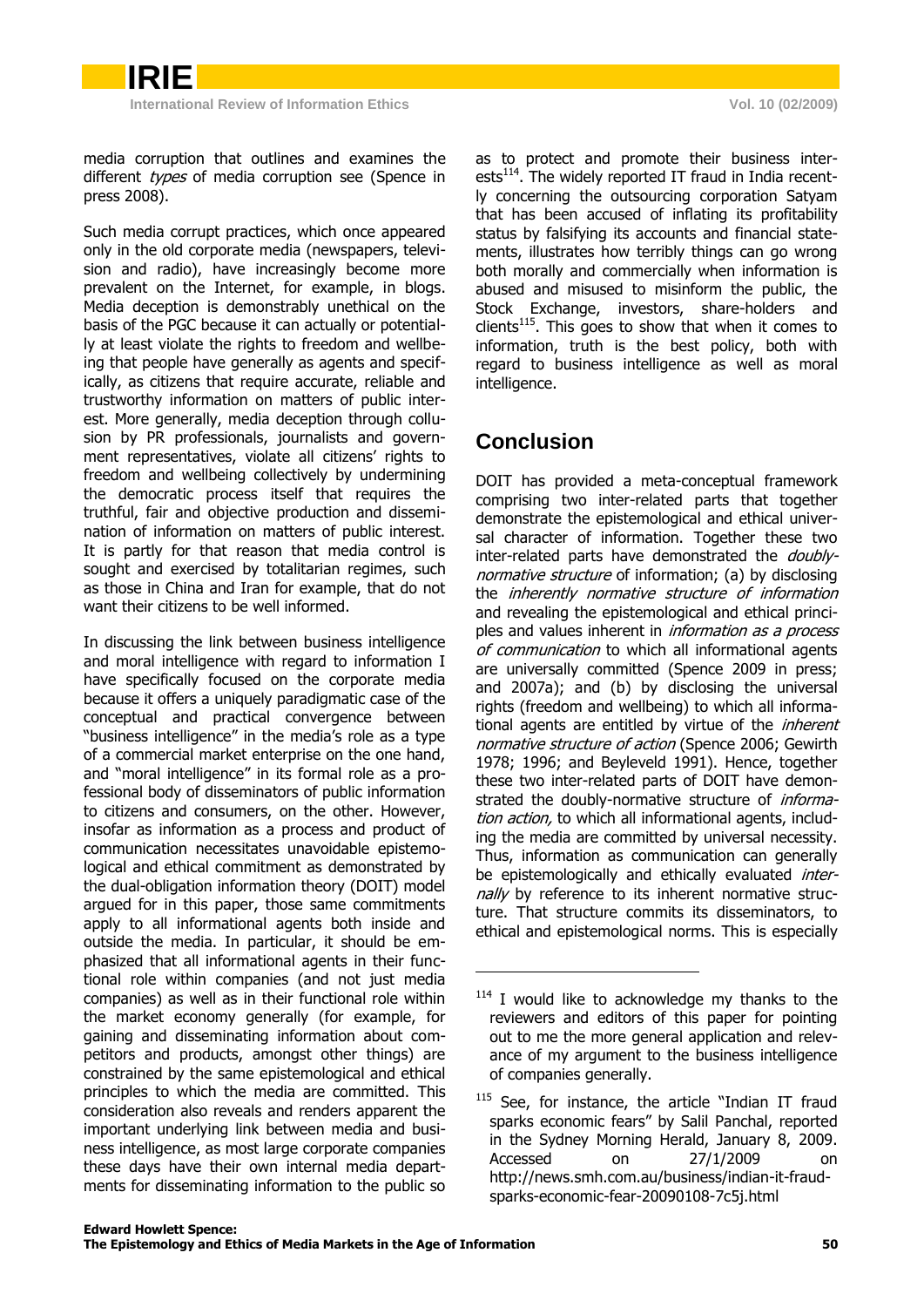true of the media and its professional communicators such as Journalists and PR Consultants, for example, on-line and off-line.

In addition, the ethical values to which the inherent normative structure of information as communication gives rise requires that the informational agents' rights to freedom and wellbeing must be respected, secured and promoted. Those values are mandated by the Principle of Generic Consistency (PGC) and therefore information can also be *exter*nally evaluated by reference to the PGC. In sum, informational action as both information and action is doubly normative.

In view if this, the media (including the new media) as the primary producer and disseminator of information to the public through all the different modes and channels of media communication, including journalism, public relations and advertising, offline and online, has a particularly central and crucial moral role in the dissemination of information to the public. This places upon it the highest moral responsibility in ensuring that the information it produces and disseminates accords with the highest epistemological and ethical standards as outlined in this paper, notwithstanding that the media, as mediamarkets, operating within a free-market economy, is also unavoidably and perhaps desirably, a commercial enterprise. However, as we would not settle for less stringent norms of professional conduct from other commercial industries such as those of the food and pharmaceutical production and distribution industries, we should not be expected to settle for less when it comes to the media. Information is a vital commodity whose integrity is paramount to the wellbeing of individuals and society. The media's role in safeguarding the integrity of information is therefore of the utmost importance in the age of information. Hence, with regard to the dissemination of information by the media, its business intelligence must always be guided and accord to moral intelligence that of universal necessity is mandated by the dual inherent normative structure of information. Moreover, as discussed above, the same epistemological and ethical constraints apply to all informational agents, both within and outside the media, and in particular informational agents whose role within companies of all types and sizes is critical with regard to both the business intelligence as well as the moral intelligence of the information gathered and disseminated by them to the public, their competitors and to all other relevant stake-holders.

#### **References**

- Beyleveld, Deryck (1991) The Dialectical Necessity of Morality: An Analysis and Defence of Alan Gewirth"s Argument to the Principle of Generic Consistency. Chicago: University of Chicago Press.
- Gewirth, Alan (1978) Reason and Morality. Chicago: University of Chicago Press.
- Dretske, Fred (1999), Knowledge and the Flow of Information. Stanford, CSLI Publications.
- Eco, Umberto (1989), The Open Work, translated by Anna Cancogni. Cambridge, MA., Harvard University Press.
- Floridi, Luciano (2005), Is Semantic Information Meaningful Data? Philosophy and Phenomenological Research, Vol. LXX, No. 2.
- Miller, S., Roberts, P., & Spence, E. (2005) Corruption and Anti-corruption: An Applied Philosophical Approach. Upper Saddle River, NJ, Pearson/Prentice Hall.
- Simmons, P. and Spence, E. The Practice and Ethics of Media Release Journalism. Australian Journalism Review, volume 28(1), July 2006, pp.167-181.
- Quinn, A. and Spence, E. (2007) Two Dimensions of Photo Manipulation: Correction and Corruption. Melbourne: Australian Journal of Professional and Applied Ethics.
- Quinn, A., and Spence, E. (2004c) Manipulation in Photojournalism: Is it Ethical? Is it Corrupt? In Anne Dunn (ed.) Proceedings: Annual Conference of the Australian and New Zealand Communication Association, Sydney: University of Sydney.
- Spence, E. (lead author), Alexandra, A, Quinn, A and Dunn, A. Media, Markets and Morals. Oxford: Blackwell Publishers (forthcoming 2009).
- Spence, E. (in press, 2009) The Epistemology and Ethics of Internet Information, in a Springer book of selected papers from the International Association of Information Systems (Italian Chapter) itAIS Conference, Paris, 13-14 December, 2008.
- Spence, E. and Quinn, A. (in press 2008), Information Ethics as a Guide for New Media. Journal of Mass Media Ethics .
- Spence, E. (in press 2008) Media Corruption, International Journal of Applied Philosophy.
- Spence, E. (2007a) What's Right and Good about Internet Information? A Universal Model for Evaluating the Cultural Quality of Digital Information. In Larry Hinman, Philip Brey, Luciano